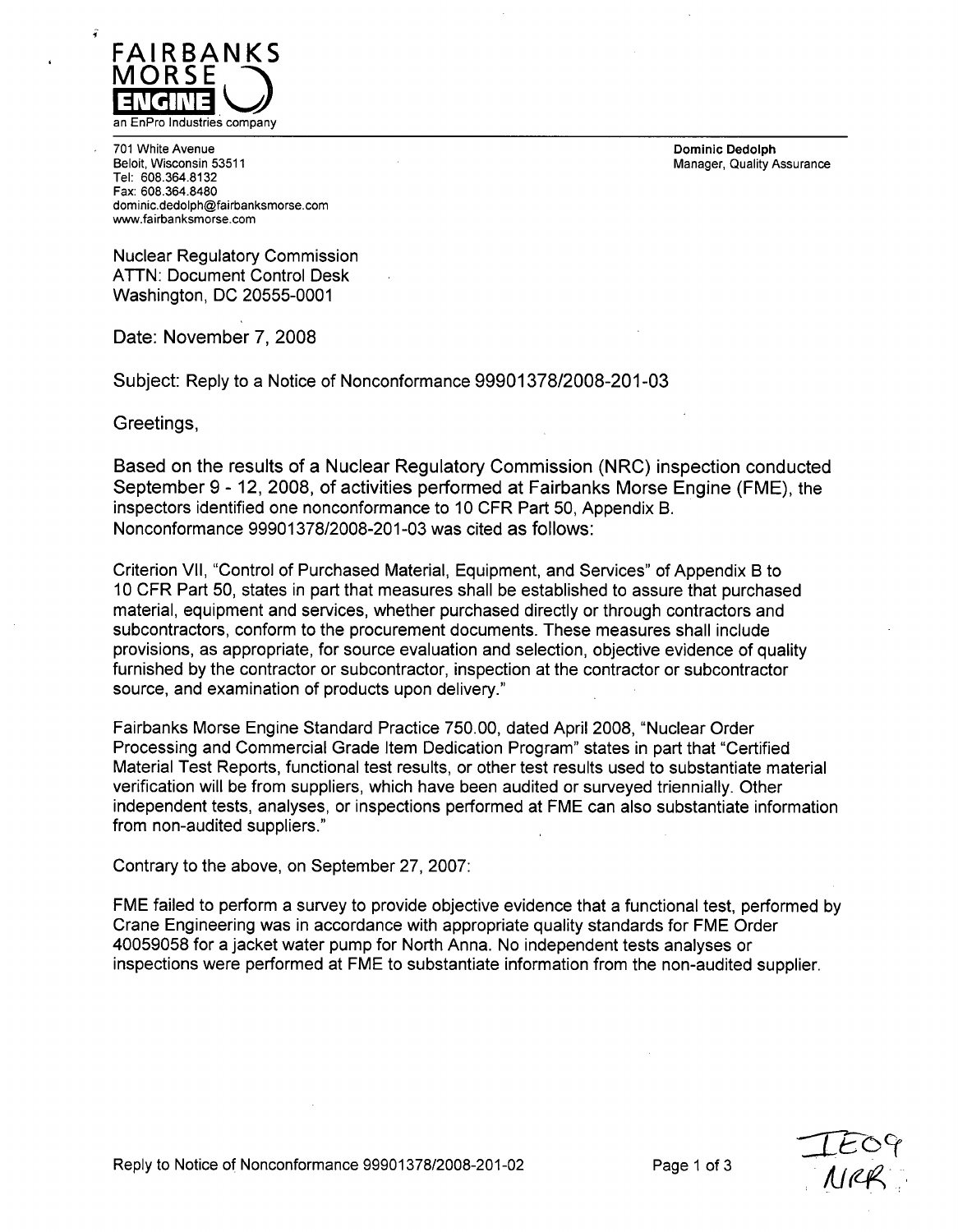

Fairbanks Morse Engine's reply to the nonconformance is provided as follows:

(1) The reason for the nonconformance was that Crane Engineering is a distributor of different manufacturer's pumps and does not perform pump testing. Crane Engineering supplies FME with many commercial grade pumps from Viking Pump that are dedicated by FME. Viking Pump is audited triennially, but was listed on the purchasing system as an approved supplier under the Crane Engineering supplier number 1219. Since the purchase orders for procurement of items from Viking Pump are issued to Crane Engineering, Crane Engineering (FME supplier number 1219) was listed as the approved supplier. The pump purchased from Crane Engineering and dedicated as FME Order 40059058 was manufactured and tested by Crane Pumps and Systems in Piqua, Ohio.

(2) The corrective steps that have been taken and the results achieved are documented in FME quality system CAR 2176. The FME procedure that defines how suppliers are categorized and maintained in the FME approved supplier list is Quality Engineering Instruction (QEI) 011 Supplier Evaluation, Approval and Monitoring. The section of QEI 011 that defines how distributors of commercial grade items used for nuclear dedication are controlled has been updated to state "Fairbanks Morse will audit the sub-supplier and add the sub-supplier to the Approved Supplier Database as a unique supplier. This ensures compliance with the triennial audit requirement." In accordance with the latest revision of QEI 011, the two separate pump manufacturers have been entered into the Approved Supplier Database and assigned unique FME supplier numbers Viking Pump #9588 & Crane Pumps and Systems #9589. The audit of Viking Pump had been performed on 8/22/07. The audit of Crane Pumps and Systems has been performed by FME on 10/8/08. The two separate sub-suppliers are now being tracked independently in the FME Approved Supplier Database.

(3) The corrective steps that will be taken to avoid further nonconformances are taking the necessary steps to fully implement the procedural changes within the FME quality assurance program. The next open corrective action step is to perform and document training of the revised procedure. This will allow for verification and closure of CAR 2176. Further nonconformances will be prevented by performing internal audits of the updated procedures to ensure ongoing compliance in accordance with FME quality assurance program, Standard Practice 120.10 Internal and External Audits.

(4) The date when full compliance will be achieved is upon verification and closure of CAR 2176 to be completed by 12/8/08.